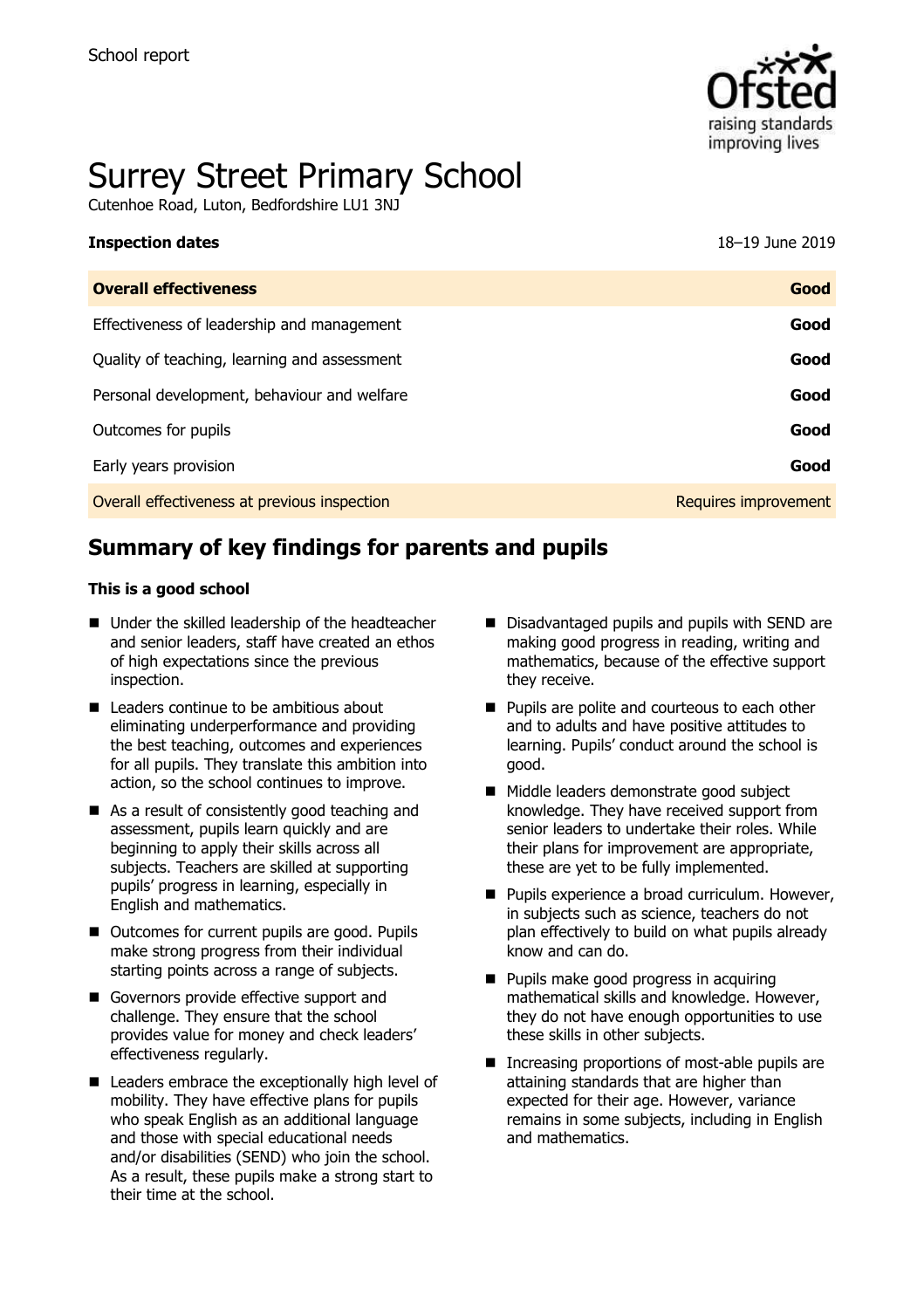

## **Full report**

### **What does the school need to do to improve further?**

- Increase the effectiveness of leadership and management by:
	- continuing to strengthen and develop middle leaders to ensure that they hold their colleagues to account for outcomes in their areas of responsibilities
	- implementing plans to develop the curriculum further, so that progression in pupils' knowledge and skills is carefully planned, in particular for science.
- Improve the quality of teaching, learning and assessment by:
	- developing pupils' skills in mathematical reasoning and providing more opportunities for pupils to use their knowledge and skills in different contexts
	- further developing teaching to ensure that teachers adapt pupils' work swiftly in response to their needs, in particular for the most able pupils.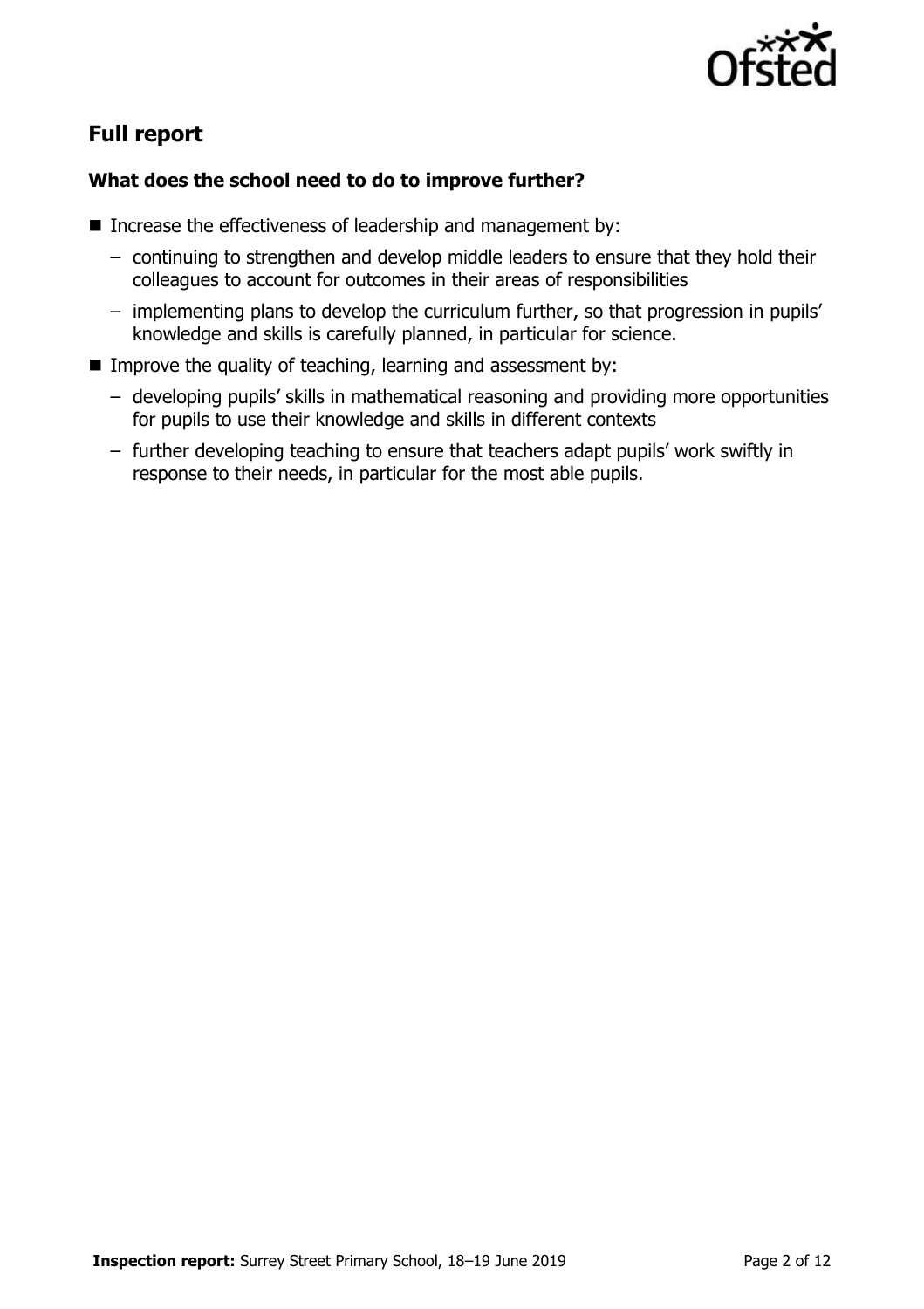

## **Inspection judgements**

#### **Effectiveness of leadership and management Good**

- Since the previous inspection, senior leaders have been unwavering in their determination to secure a good standard of education for pupils. The senior team and governing body have worked successfully to eliminate underperformance, improve the quality of teaching and strengthen pupils' progress. Areas that required improvement at the time of the previous inspection have been addressed effectively.
- Senior leaders have an accurate view of what the school does well, because of regular, detailed evaluation of the school's performance. Leaders have clear priorities for areas that require further improvement. They are relentless in their pursuit of excellence, communicating a sense of drive and urgency to continue to move forward quickly.
- The school has benefited from support from local authority professionals and neighbouring schools. Support has assisted senior leaders and governors in establishing a more rigorous system for monitoring and evaluating the school's work, as well as in carrying out training in line with the school improvement plan priorities. Senior leaders have adopted a proactive attitude to the support they received and have developed a strong capacity to secure further improvements as a result.
- **Procedures to check the quality of teaching are effective and involve middle leaders as** well as the senior leadership team. Senior leaders are skilful in ensuring that their analysis and interpretation of information about pupils' progress lead to actions that address any areas of concern. Teachers meet regularly to discuss individual pupils' 'flight paths' and, as a result, have a good understanding of where pupils need to be and how they will get them there.
- **Pupils' spiritual, moral, social and cultural development is woven seamlessly through** the curriculum. Pupils take on a range of responsibilities, for example as well-being warriors and class and house captains.
- Leaders use pupil premium funding effectively to support disadvantaged pupils. Over time, the progress made by disadvantaged pupils in reading, writing and mathematics has improved. The current pupil premium strategy is detailed and focuses precisely on individual pupils' needs. Consequently, the disadvantaged pupils currently in the school are making good progress from their starting points.
- Leaders embrace the high levels of pupil mobility at the school. They have thorough plans to support new pupils and their families. Staff support pupils who speak English as an additional language through the school's 'Welcome Class' where such pupils learn English quickly so that they can have access to the curriculum sooner. Pupils with SEND have access to the school's two 'Flamingo Bay' resource bases, where they receive specialist support to meet their needs. Consequently, these pupils make a strong start to their time at Surrey Street.
- The leader for physical education (PE) and sport premium has a wide range of expertise to help him to carry out his role. The leader uses the relevant funding well to make a positive contribution to pupils' interest and participation in games, sports and physical activity. Staff have developed their skills in teaching PE by working closely with the sports coaches.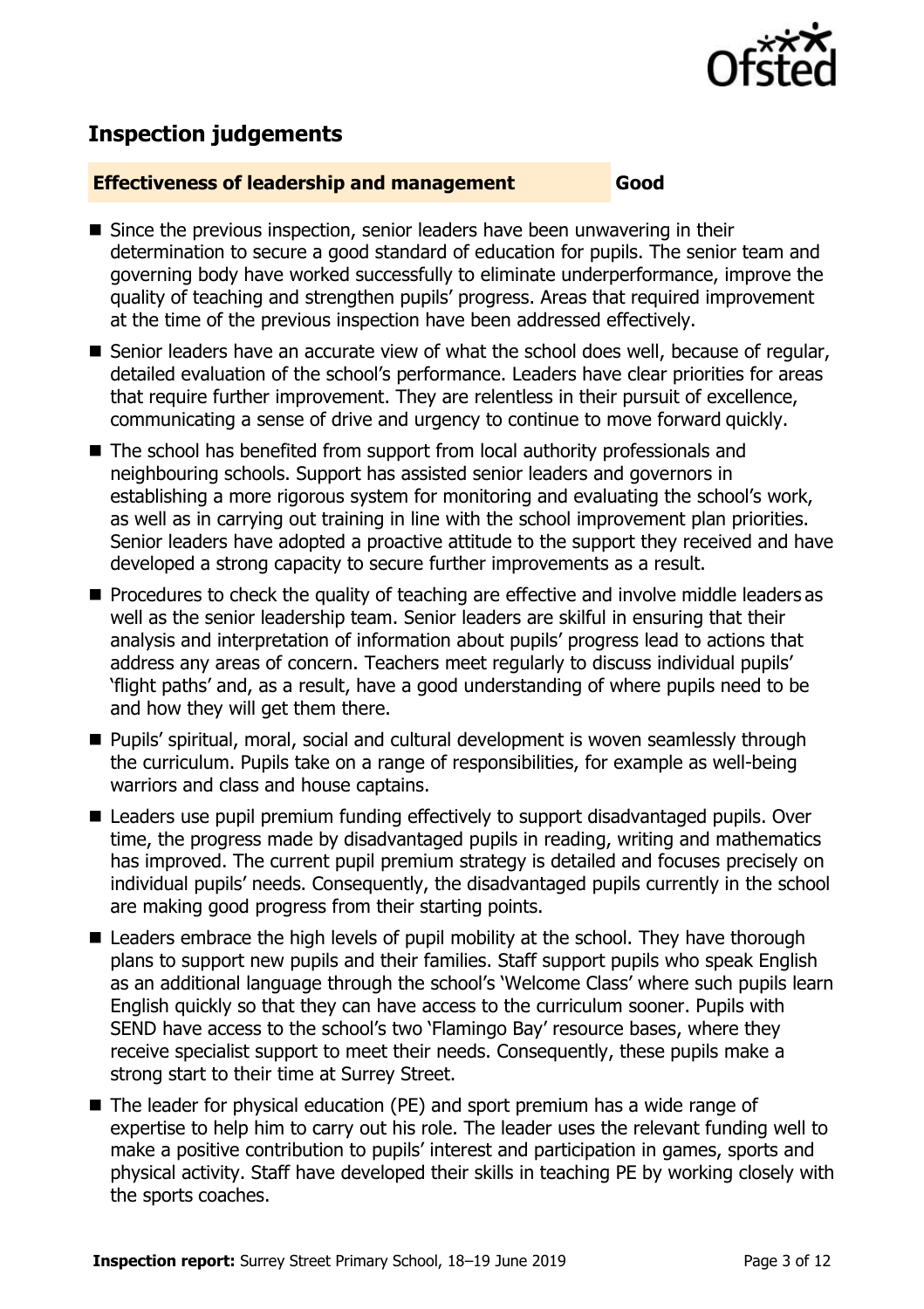

- Parents and carers who spoke informally with inspectors were positive about the school's work. One parent stated: 'I cannot imagine sending children anywhere else' and noted: 'the dedication that the teachers show is inspiring'. Many parents that inspectors spoke to on the school playground concurred with this view.
- Leaders have a very clear vision of the knowledge and skills they wish to promote through the school's broad and balanced curriculum, beyond English and mathematics. Pupils learn a range of engaging topics in the school which are supported well by opportunities to learn off site too. Visits to local farms, wildlife parks and historical museums support pupils' learning effectively and are well received by the pupils. However, while there are pockets of strong practice across the curriculum, in particular in PE, evident within pupils' books and class displays, practice is not yet consistent across the school. Progression in pupils' knowledge and skills is not carefully planned for, especially in science. Leaders are aware of this inconsistency, and middle leaders have developed curriculum plans with neighbouring schools to address it, which will be implemented soon.
- Some middle leaders are new to their posts. They are enthusiastic in their roles and they share the senior leaders' views of what needs to improve. Senior leaders have sought highly effective training for middle leaders to develop their leadership skills. As a result, their actions are already starting to improve current pupils' outcomes across the curriculum. However, their skills in evaluating the difference that these improvements are making are not fully developed.

#### **Governance of the school**

- Governors bring a range of appropriate professional skills and experience to the school that enhances their impact on school improvement. Audits of their skills and knowledge lead to effective training in order to enhance their effectiveness further. They share the passion and commitment of senior leaders and have effectively managed school improvement. Governors' regular meetings allow them to question school leaders and hold them to account for the quality of teaching, learning and assessment, as well as for pupils' outcomes.
- Governors make it their business to know about the work of the school and have an accurate view of the school's strengths and weaknesses. They have ensured, along with the senior leaders, that the school's priorities are intrinsically embedded in the performance management of all adults. Governors participate in monitoring activities alongside senior leaders, such as by attending meetings about pupils' progress and checking safeguarding procedures.

#### **Safeguarding**

- $\blacksquare$  The arrangements for safeguarding are effective.
- Staff have been trained appropriately and have received up-to-date advice on safeguarding issues. They know how to communicate any concerns promptly to staff responsible for safeguarding, both in person and through the school system for logging concerns. Appropriate risk assessments have been carried out. Leaders have established effective procedures for investigating concerns and following up issues.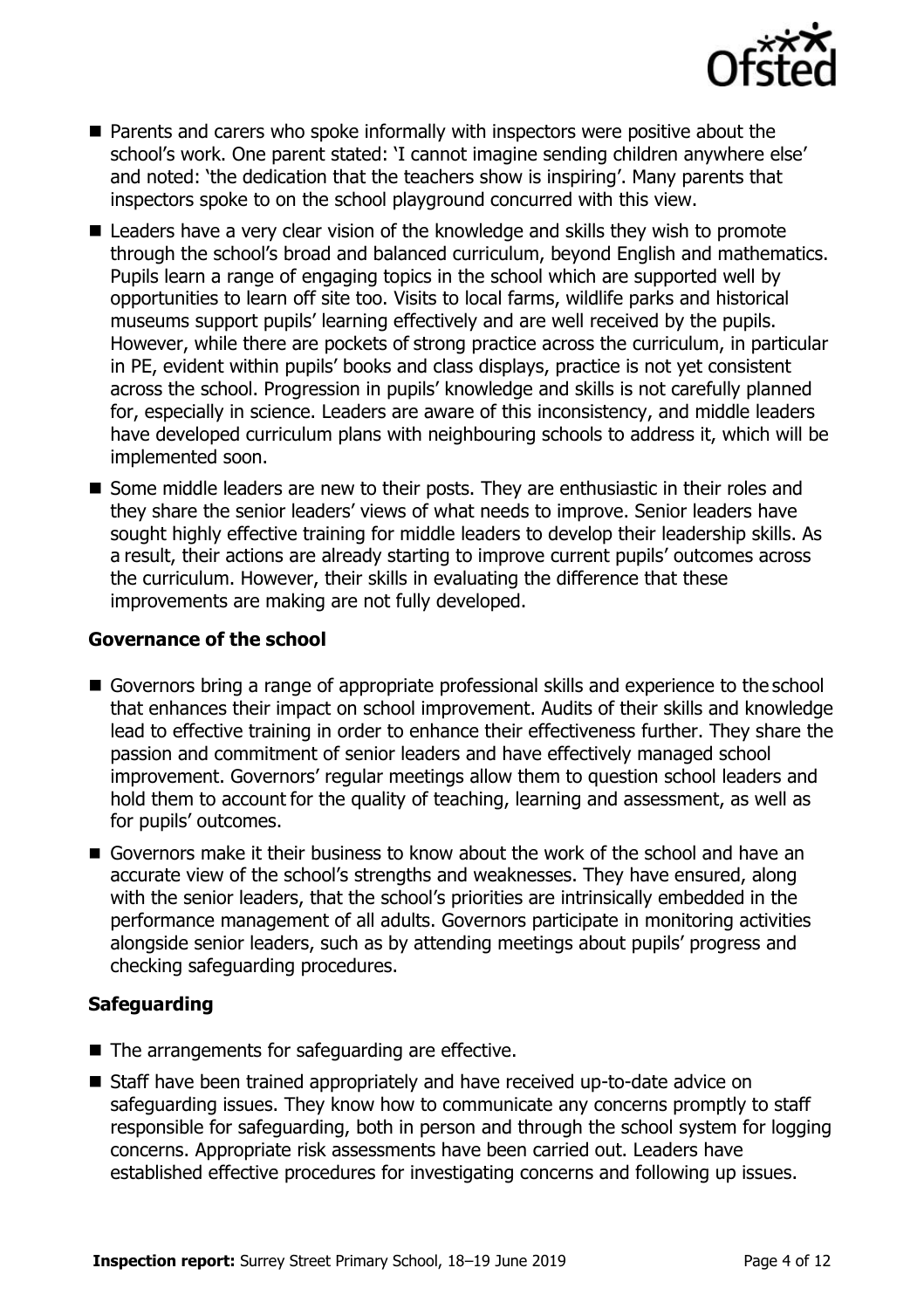

Leaders are tenacious in their work with external agencies and ensure that appropriate actions support and safeguard pupils and their families.

- The school maintains a thorough central record of the recruitment checks carried out before staff are appointed. The procedures for ensuring safe recruitment are robust and comply with statutory requirements.
- $\blacksquare$  Pupils say that they feel safe and they trust adults at the school to support them if they have a concern. Parents also say that their children feel safe at the school.

#### **Quality of teaching, learning and assessment Good**

- The quality of teaching has improved since the school was previously inspected and continues to improve. The impact of teaching on learning is reflected in the strong progress current pupils now make in each year group. The impact of actions introduced to improve teaching, especially of mathematics, further is yet to be fully seen given the short time that these strategies have been in place.
- Teachers plan learning effectively, with tasks that engage the majority of pupils and address the needs of particular groups of pupils. Teachers build in regular opportunities for pupils to consolidate and secure their learning.
- Teachers and teaching assistants know their pupils well and plan and intervene accordingly. Pupils with SEND receive group and individual support that enables them to engage more fully with their learning and catch up with their peers. Pupils and parents value this support, which is having a positive impact on progress.
- Leaders introduced a new writing scheme, which is used consistently across the school. Pupils use writing frames and picture clues to remember key phrases and features of different genres. As a result, the teaching of writing is a strength of the school, and pupils make strong progress from the time they start at the school.
- Teachers have high expectations of pupils' behaviour and stick closely to the school's behaviour policy. They address the very occasional incidence of low-level disruption quickly and effectively. This disruption usually results from the occasional slowing of learning, when pupils can lose concentration and complete less work than usual.
- Work is usually pitched well according to pupils' abilities, and teachers are skilled at adapting and changing their plans, based on ongoing daily assessments of how well pupils grasp learning. Teachers are not yet adept at assessing subject-specific skills across all curriculum subjects.
- **Pupils'** presentation of their work is good and reflects the high expectations that teachers have. Pupils are proud of their work and have positive attitudes to learning.
- Teachers have secure subject knowledge that they use to build pupils' understanding in mathematics and their reading and writing skills in English. Teachers and teaching assistants have developed pupils' reading abilities with increasing success in recent years, with consistent improvement in the numbers reaching the required standard in the phonics screening check at the end of Year 1. Pupils we listened to used decoding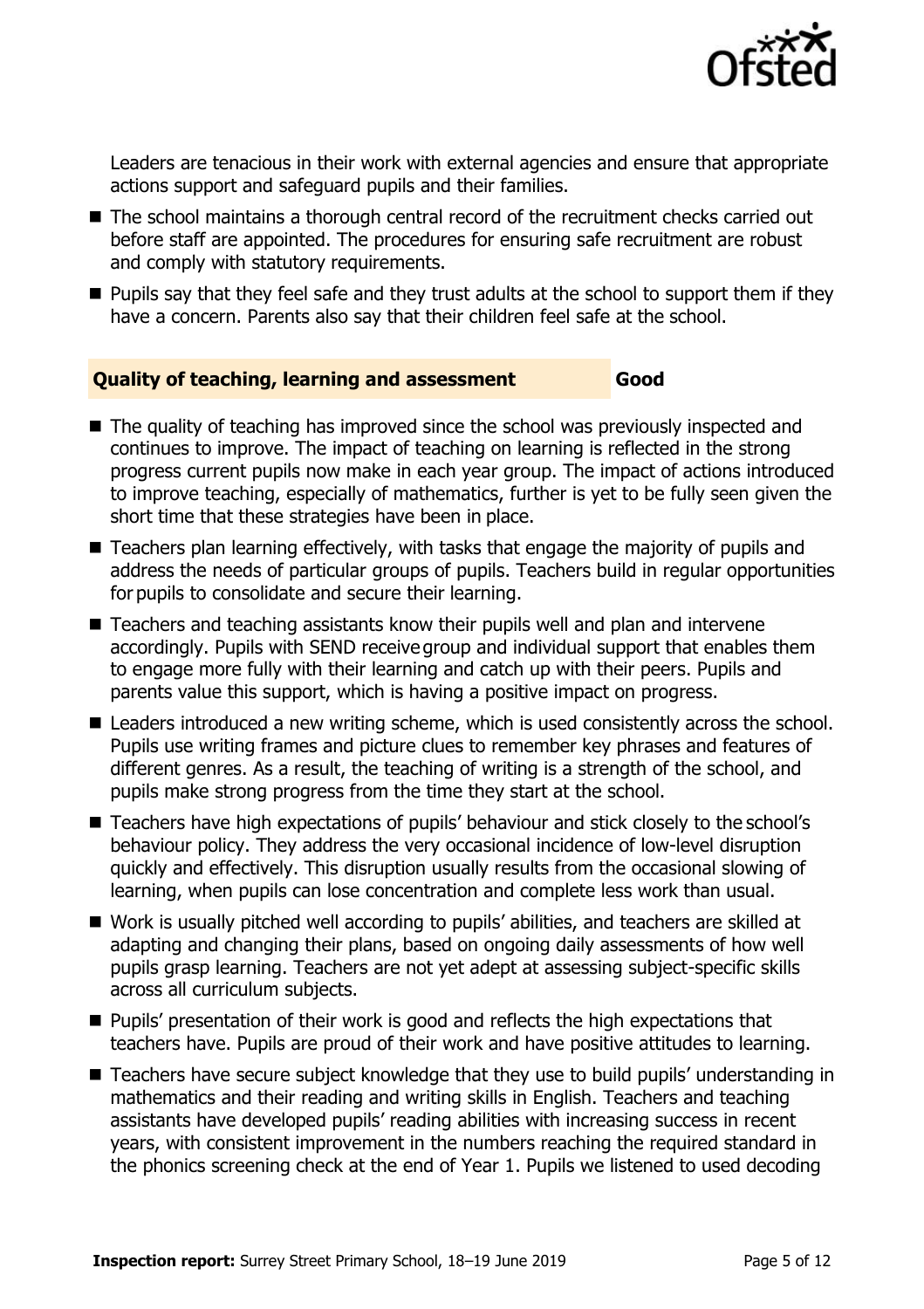

strategies to help them understand less-familiar words, although some less-able pupils remain less fluent.

- Teachers set up clear routines to encourage positive learning behaviour, and, as a result, pupils are quick to settle to tasks. Teachers use a range of strategies to help pupils to remember key definitions. Teachers use effective questioning to probe pupils' knowledge, understanding and skills. For example, in a Year 4 class, such questioning helped pupils to understand the difference between acute and obtuse angles.
- Teachers use a range of effective strategies to help pupils to understand concepts in practical ways. In mathematics, pupils regularly use practical resources with number blocks and grids to explore mathematical ideas, before engaging with questions in more abstract ways in their books. Pupils respond well to these approaches, which help them to understand and visualise mathematical ideas. However, leaders acknowledge that the teaching of reasoning skills is not yet fully embedded across the school and pupils do not have regular opportunities to use mathematical knowledge in different contexts.
- The most able pupils are often stretched through additional challenges in mathematics and with more in-depth explorations of texts in English. However, while teachers are building increasing challenge into the curriculum, the most able pupils do not consistently have opportunities to work at greater depth.

#### **Personal development, behaviour and welfare Good**

#### **Personal development and welfare**

- The school's work to promote pupils' personal development and welfare is good. As a result, pupils are enthusiastic, understand the importance of education and are motivated to make progress.
- The provision for pupils' spiritual, moral, social and cultural development permeates the school's work. Staff celebrate diversity and give pupils many opportunities to reflect on their beliefs and those of others.
- **Pupils are welcoming to visitors and interested in them. Pupils are happy to talk about** their learning and keen to share their work.
- Relationships between adults and pupils are positive. The well-being team and family support workers are available to help pupils who may require any emotional or social guidance.
- **Pupils have a very good understanding of bullying and the different forms it can take.** They are adamant that instances of bullying are extremely rare and that adults rectify any disagreements swiftly and fairly.
- Leaders have created a 'Welcome Class' for pupils who speak English as an additional language. This resource is proving to be big success, and pupils that attend it are well cared for and develop English quickly. One parent commented that her child has been supported well, despite only recently joining the school.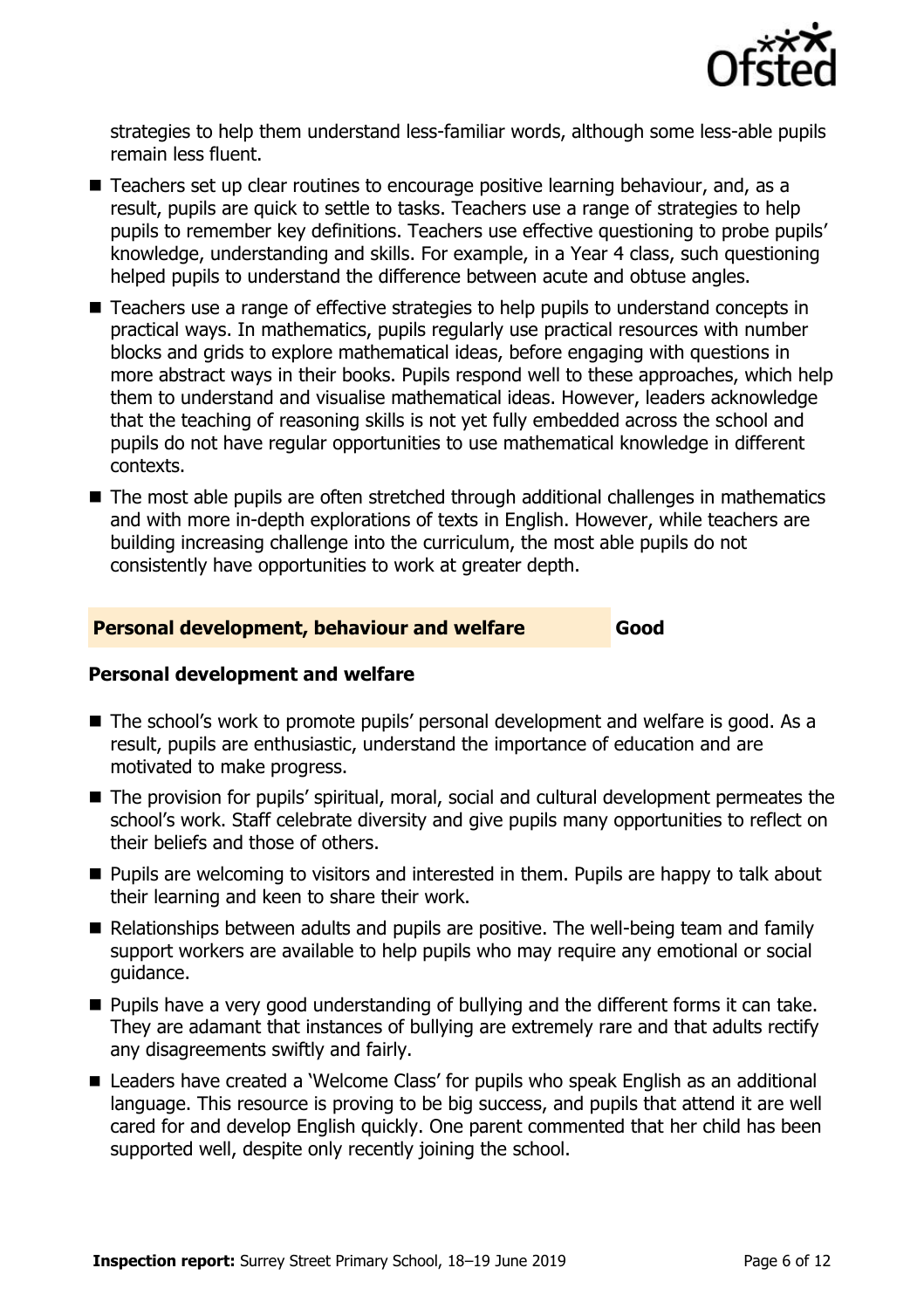

#### **Behaviour**

- The behaviour of pupils is good.
- **Pupils respond well to the high expectations of staff. Pupils' behaviour in lessons and** conduct around the school are excellent. Pupils are not easily distracted from their learning, and low-level disruption is extremely rare.
- **Pupils conduct themselves sensibly. They carry out additional classroom responsibilities** in a mature manner and contribute well to the school's positive climate. For example, Year 6 pupils deliver milk and fruit to the younger year groups as well as having the opportunity to be 'well-being warriors' and 'class leaders'.
- **Pupils are proud of their school and their community. Pupils welcome visitors to their** classroom and are keen to share their achievements. One pupil stated that: 'We all get on well together'. When asked to grade their school, those interviewed all said: '10 out of 10!'
- Attendance has a high profile in the school, and staff regularly celebrate pupils' good attendance with a range of differing strategies, from 'lucky dips' to certificates and prizes. This has brought about improvements in attendance levels for disadvantaged pupils and for those pupils whose absence levels were too high.
- **Playtimes are happy, lively occasions. Staff reassure any pupils who need support and** encourage them to join in with others. At lunchtime, the behaviour of a small group of older pupils can become over boisterous and they engage in activities where they may hurt themselves. When this takes place, adults are not always quick to intervene.

#### **Outcomes for pupils Good**

## ■ Pupils' progress and attainment in key stage 2 have shown strong improvement since the school was previously inspected. Published data has improved year on year. Current pupils are also making strong progress in a wide range of subjects from their starting points.

- Since the previous inspection, leaders have introduced new approaches to writing and mathematics. Leaders are working well to improve these areas of the curriculum, but the new approaches are not fully established in all year groups, especially within mathematics. Work in current pupils' books shows that the opportunities for reasoning have increased, but reasoning is not yet fully and consistently embedded across the school.
- The progress of pupils with SEND is good. The special educational needs coordinator (SENCo) is experienced in her role and ensures that pupils' needs are accurately identified. She liaises closely with teachers and teaching assistants to provide targeted support or interventions. This is particularly evident in the school's two 'Flamingo Bay' resource areas.
- The majority of pupils acquire the phonics knowledge and skills that they need by the end of Year 1. This is because the effective teaching of phonics starts as soon as pupils join the school. Pupils enjoy reading and are well supported both in the school and by parents at home to develop their reading skills. Pupils use different strategies to read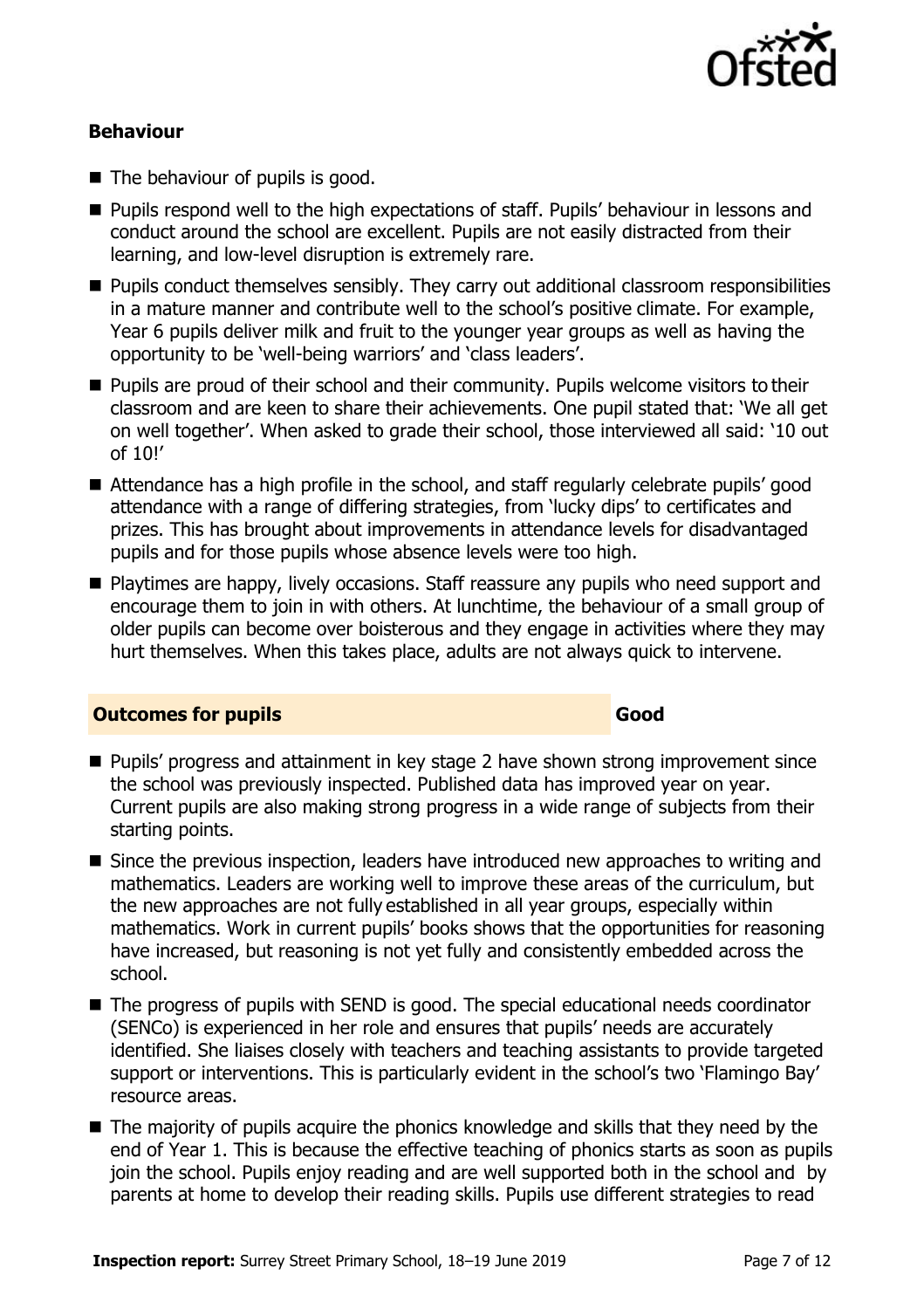

difficult words, including the use of their phonic knowledge, context and/or picture clues.

- Teachers are quick to identify any pupils who are at risk of falling behind. Teachers then make effective provision for them, within the class, in small groups or individually. By the end of Year 6, pupils are well prepared for secondary school, both in terms of their achievement and in their knowledge of how to be a successful learner.
- Leaders are committed to ensuring that the progress of disadvantaged pupils is in line with that of their peers nationally. The school's current assessment information and pupils' work seen during the inspection show that disadvantaged pupils are making good progress from their different starting points. Records indicate that the difference between the attainment of disadvantaged pupils and that of other pupils nationally is also diminishing.
- **Pupils are now making consistently strong progress across Years 1 and 2 in a wide** range of subjects, including English and mathematics. The proportion of pupils, including disadvantaged pupils, who are working at the expected standard in reading, writing and mathematics continues to increase. However, expectations for the most able pupils, including for the most able disadvantaged, are too low and they are not achieving as well as they could. Activities do not take account of what these pupils already know, can do and understand.

#### **Early years provision Good Good**

- The early years leader has a strong understanding of the developmental needs of young children. Planning is tailored accordingly and ensures that there is good coverage of the early years curriculum and a clear progression in children's learning. As a result, children flourish and make good progress from their starting points.
- Adults accurately identify barriers to learning. Many children join the early years with poor communication and language skills. Well-trained adults, working alongside the early years leader, help children to begin to express themselves confidently, using full sentences.
- In Nursery and Reception classes, children are encouraged to listen attentively to stories and sounds in the environment. Staff are skilled in their teaching of phonics. They have high expectations of the children. Phonics sessions include opportunities for pupils to consolidate existing knowledge and learn new sounds for reading and spelling. Reception children are making stronger progress this year. Staff are determined to ensure that children leave Reception ready for the new challenges in Year 1.
- The well-organised environments in both Nursery and Reception have a wide range of high-quality resources. Children learn and play calmly and purposefully together. They enjoy the activities and show good levels of concentration.
- Children behave well and are respectful of each other and their environment. This is because adults consistently model the behaviour they want to see and are highly skilled in managing those children who are at an earlier stage of personal and social development. Children are extremely happy and well looked after.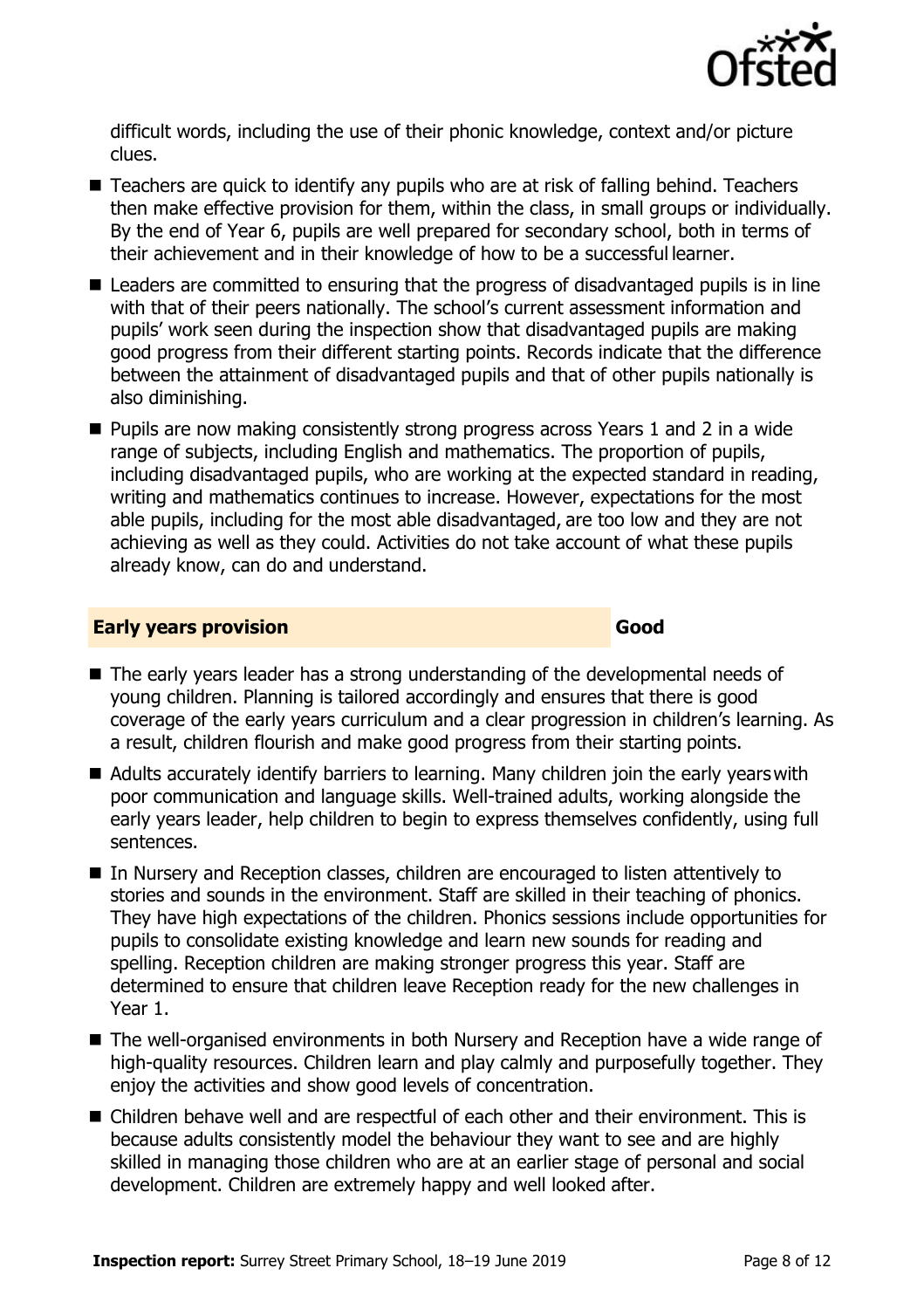

- The provision for those children with SEND and those who speak English as an additional language is effective. They make good, and often very good, progress from their starting points, because of the work of the staff, supported effectively by the school's SENCo.
- **Parents reported that they value the service they and their children receive from the** early years team. They spoke warmly about how staff always make themselves available to talk about their children.
- Children play together well and are happy and enjoy learning about their environment. Older children enable the youngest children to settle quickly into the school. All children are encouraged to be respectful of one another and of the world around them. Children enjoy looking after the school chickens and were observed talking to each other about how best to care for the seeds that they were growing.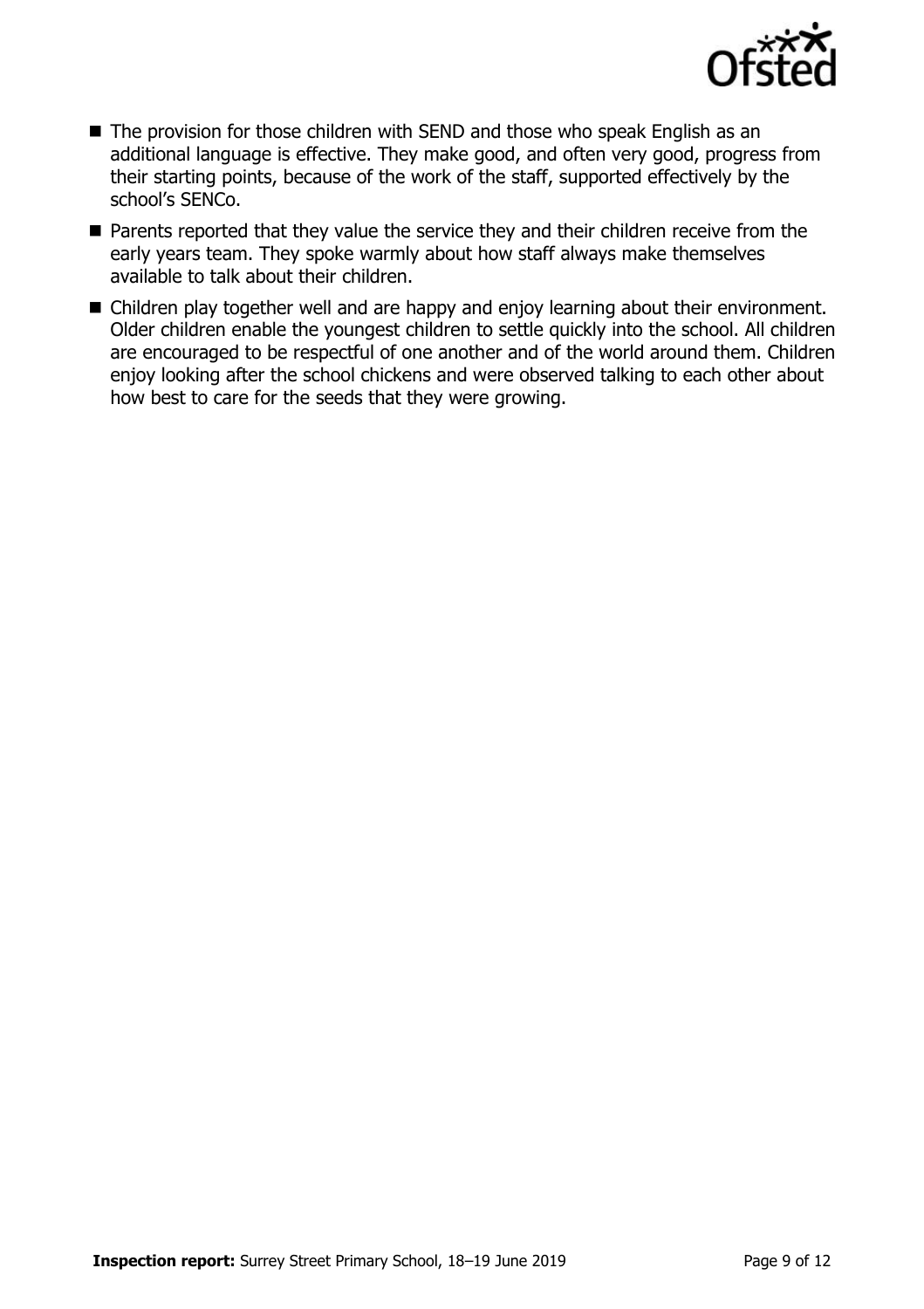

## **School details**

| Unique reference number | 109571   |
|-------------------------|----------|
| Local authority         | Luton    |
| Inspection number       | 10103364 |

This inspection of the school was carried out under section 5 of the Education Act 2005.

| Type of school                      | Primary                       |
|-------------------------------------|-------------------------------|
| School category                     | Community                     |
| Age range of pupils                 | 3 to 11                       |
| Gender of pupils                    | Mixed                         |
| Number of pupils on the school roll | 497                           |
| Appropriate authority               | The governing body            |
| Chair                               | Robin Cowan                   |
| <b>Headteacher</b>                  | Linda Adams                   |
| Telephone number                    | 01582 748 810                 |
| Website                             | www.surreystreetprimary.com   |
| <b>Email address</b>                | admin@surreystreetprimary.net |
| Date of previous inspection         | 3-4 May 2017                  |

#### **Information about this school**

- The school is larger than the average-sized primary school.
- The school experiences an exceptionally high level of pupil mobility.
- The proportion of pupils who speak English as an additional language is significantly above that found nationally.
- $\blacksquare$  The proportion of pupils eligible for support through the pupil premium funding is significantly above that found nationally.
- The school has received support from the local authority to develop the quality of teaching and learning.
- $\blacksquare$  The proportion of pupils with SEND is significantly above that found nationally.
- The proportion of pupils with an education, health and care plan is similar to that found nationally.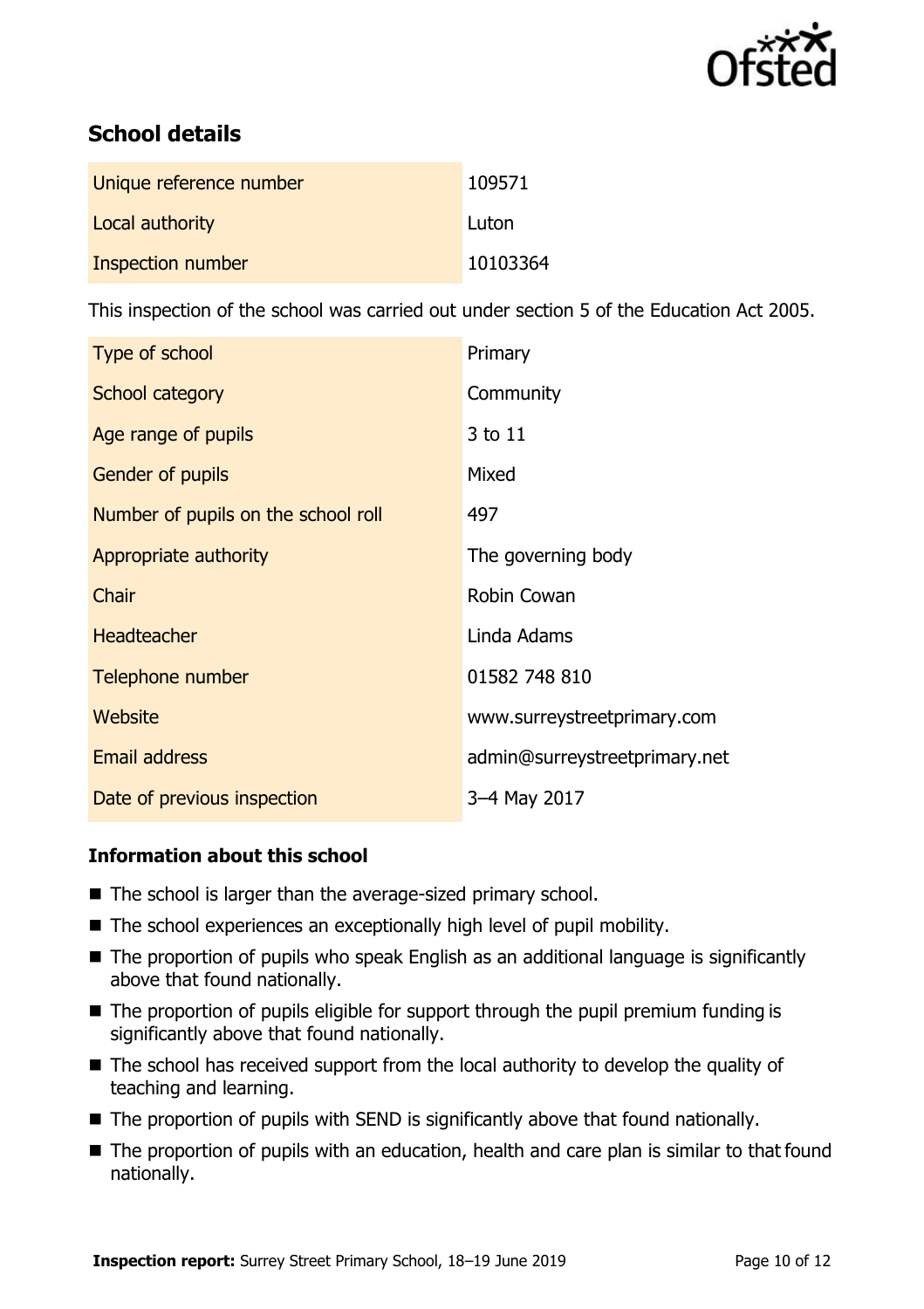

## **Information about this inspection**

- The inspection team observed learning in a range of lessons and part lessons across the school. The deputy headteacher joined the inspectors for some of these visits.
- Meetings were held with a range of school leaders. This included the deputy headteacher, assistant headteachers, the SENCo, leaders for early years, English, mathematics and a group of middle leaders. Inspectors also met a representative from the local authority and four members of the school's governing body.
- **Pupils' behaviour in lessons and at other times throughout the day was observed by** the inspectors. They reviewed the school's promotion of pupils' spiritual, moral, social and cultural development.
- Eight pupils in total from Year 2 and Year 6 read their reading books to the inspectors. They discussed how the school supports their reading development and other aspects of the school. At lunchtime and playtime, the inspector also considered pupils' views of the school. An inspector also met a group of class captains from a range of different year groups.
- The inspectors took account of the nine responses to Ofsted's online parent survey Parent View and six free-text responses from parents. The inspector met with a number of parents at the beginning of the school day. The inspection team took account of the 38 responses to the staff survey and 33 responses from the pupil survey.
- The inspectors observed the school's work and looked at a number of documents, including information about pupils' achievement, the school's evaluation of its own performance and its development plans. They reviewed records of behaviour and attendance, and information relating to safeguarding. The inspectors scrutinised samples of pupils' work in their books across a wide range of curriculum areas.

#### **Inspection team**

| Joseph Figg, lead inspector | Ofsted Inspector |
|-----------------------------|------------------|
| Rachel Welch                | Ofsted Inspector |
| <b>Mike Capper</b>          | Ofsted Inspector |